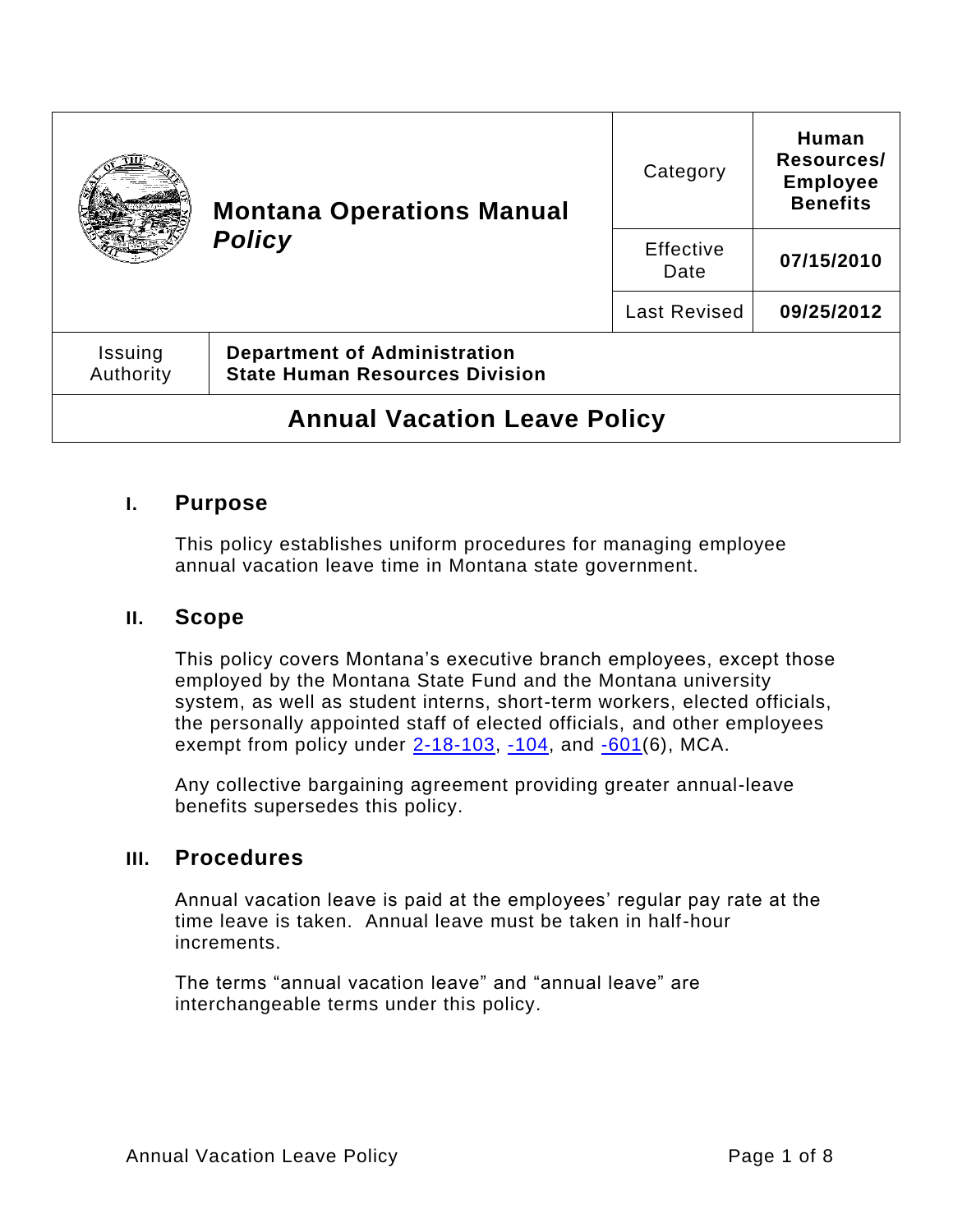## **A. Eligibility**

- 1. All permanent, seasonal, and temporary employees are eligible to earn annual vacation leave. Accrual of leave begins on the first day of employment.
- 2. Employees must complete a waiting period of six calendar months of continuous employment to be eligible to take annual leave or receive cash compensation for leave accrued upon termination. In the event of a break in service, an employee must complete a new waiting period.
- 3. Seasonal employees may count time worked in consecutive seasons as continuous employment. Time worked by a seasonal employee is applied towards the six-month waiting period provided the employee:
	- a. returns to work for the same agency; and
	- b. reports for work on the date and time the agency specifies. Failure to report will result in a break in service.
- 4. An approved leave of absence of 16 working days or longer does not count towards the six-month waiting period. However, an approved leave of absence of 15 working days or less does count towards the six-month waiting period.
- 5. In either case, an approved leave of absence is not a break in service. All time worked prior to the approved leave of absence shall count towards the six-month waiting period and the employee will not lose any previously accrued leave.

### **B. Accrual**

- 1. Annual leave accrual is calculated and credited each bi-weekly pay period. Accrual is based on both the total years of service and the time paid at the regular rate in a pay status. Annual leave may not be advanced or taken retroactively.
- 2. Annual leave accrues on time paid at the regular rate in a pay status. Annual leave does not accrue on time worked and paid as overtime or when on an approved leave of absence.
- 3. No employee shall earn more than the statutory full-time accrual rate outlined in the chart below. Employees in a pay status less than 80 hours in a bi-weekly pay period accrue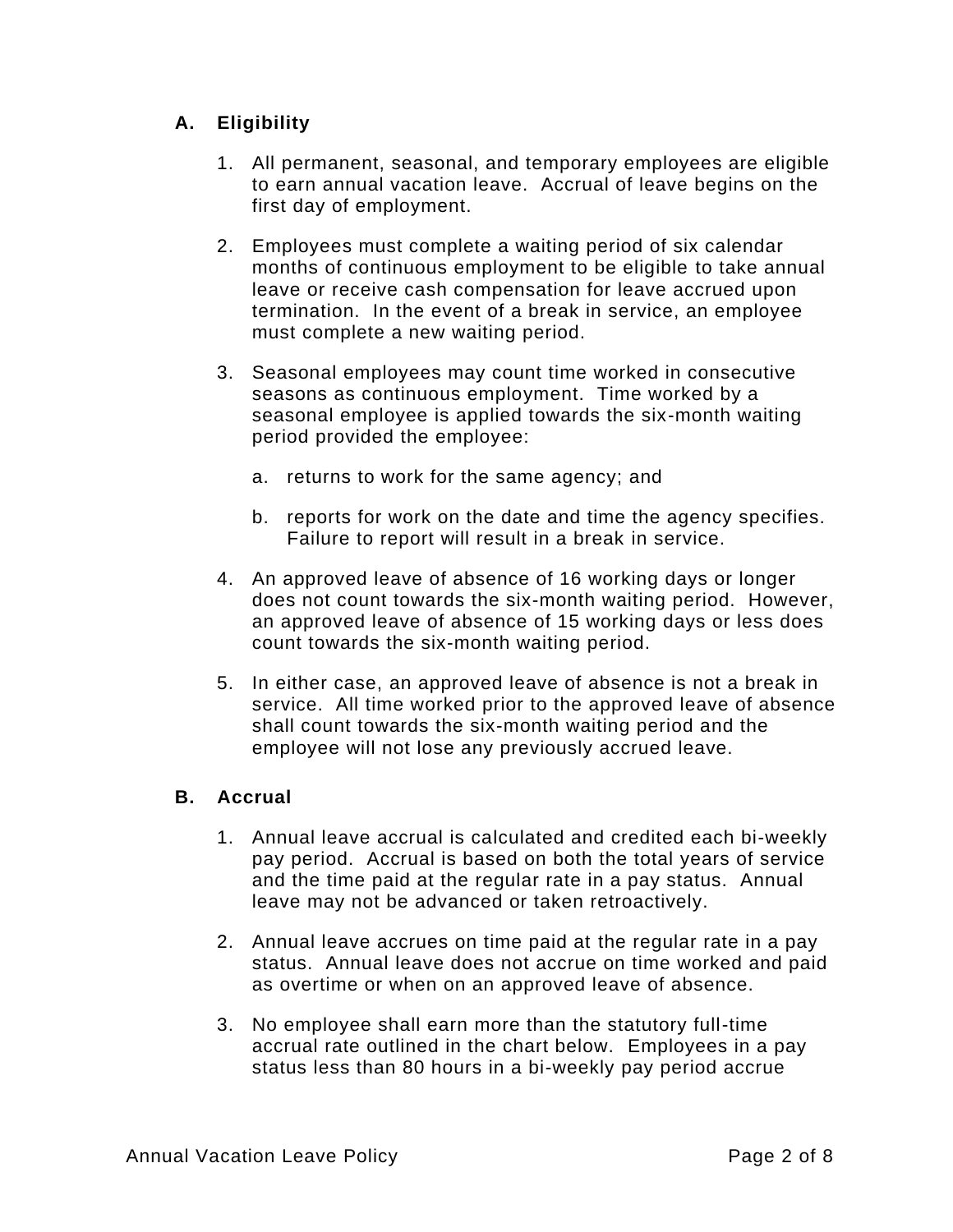annual leave on a pro-rated basis. Employees in a leavewithout pay status do not accrue annual leave.

 $(2 - 18 - 611)$  and  $612$ , MCA)

4. The accrual rates are indicated in the chart below.

| Completed<br>Years of<br>Service* | Days<br><b>Earned Per</b><br>Year | Maximum Full-<br>Time Accrual<br>Per Year<br>(Hours) | <b>Hourly Accrual</b>    |
|-----------------------------------|-----------------------------------|------------------------------------------------------|--------------------------|
| 1 day $-9$ years                  | 15 days                           | 120 hours                                            | .05775 x hours<br>worked |
| $10 - 14$ years                   | 18 days                           | 144 hours                                            | .06925 x hours<br>worked |
| $15 - 19$ years                   | 21 days                           | 168 hours                                            | .08075 x hours<br>worked |
| $20$ years $+$                    | 24 days                           | 192 hours                                            | .09225 x hours<br>worked |

**\***Years of service need not be consecutive.

- 5. Employees who work in two or more positions in the same agency or in different agencies shall accrue annual leave based on time worked in each position. Annual leave time shall be approved and used only for the position for which the leave was earned. Employees may earn no more than the maximum accrual for a full-time employee.
- 6. **Determining Years of Service.** In accordance with [2-18-612,](https://leg.mt.gov/bills/mca/title_0020/chapter_0180/part_0060/section_0120/0020-0180-0060-0120.html) MCA, employees are credited with one year of service for each period of:
	- a. 2080 hours of service following the initial date of employment. Employees are credited with 80 hours of service for each bi-weekly pay period in which they are in a pay status or are on an authorized leave of absence without pay regardless of the number of hours actually worked.
	- b. 12 calendar months in which the employee was in a pay status or on an authorized leave of absence without pay, regardless of the number of hours of service in any 1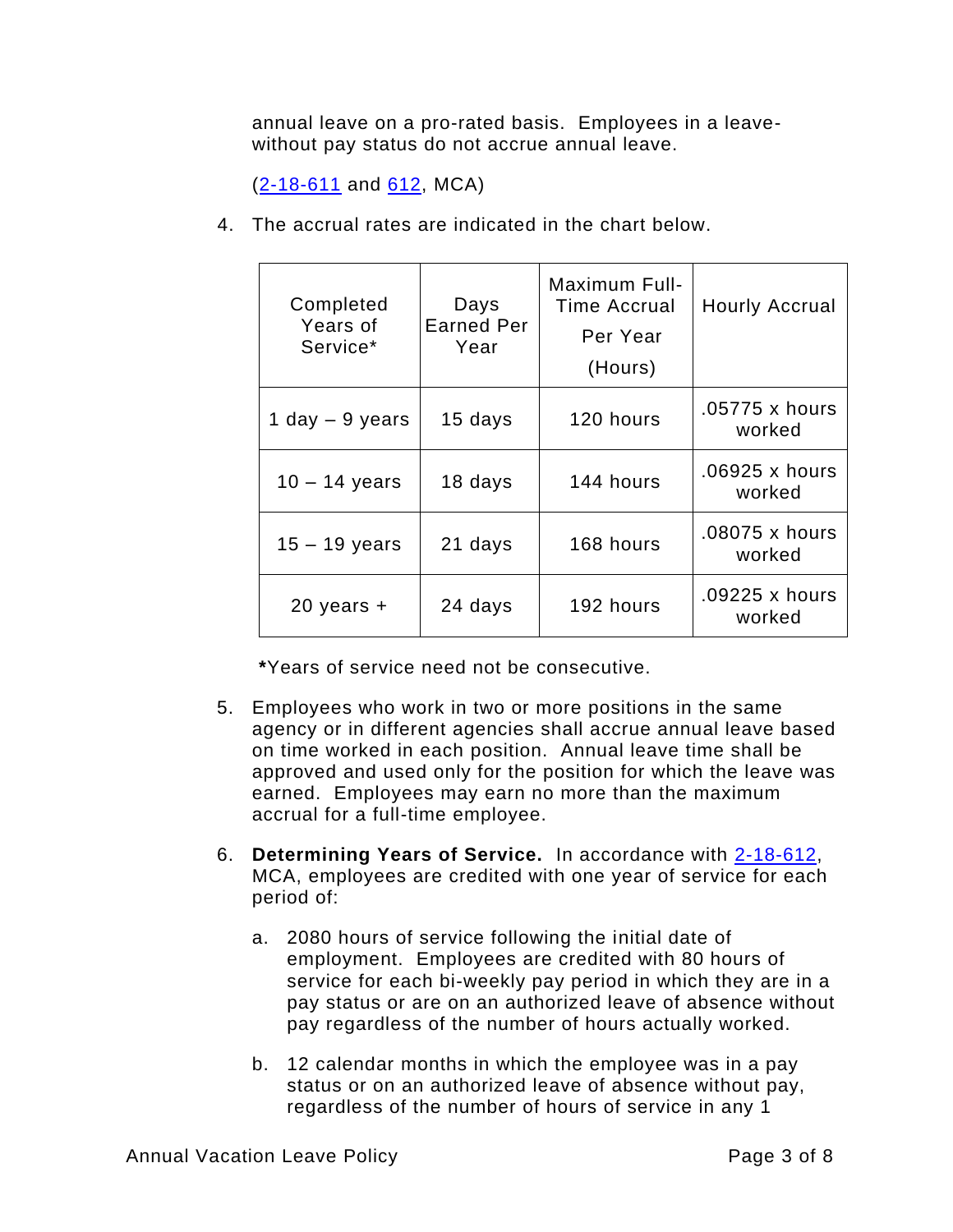month. An employee of a school district, a school at a state institution, or the university system must be credited with 1 year of service if the employee is employed for an entire academic year.

- 7. Employees may also receive credit towards years of service for military or previous public employment.
- 8. Military service qualifies when an employee is ordered to active duty in the armed forces. The employee must have been employed by the state immediately prior to serving with the armed forces and must return to state service within 90 days following separation or discharge from the armed forces.
- 9. Previous public employment qualifies when the previous employing agency was a constituted department, board, or commission of state, county, or city government in Montana or any political subdivision of the state as defined in [2-18-601,](https://leg.mt.gov/bills/mca/title_0020/chapter_0180/part_0060/section_0010/0020-0180-0060-0010.html) MCA.
- 10. Employees must produce documentation of military service and/or previous public employment to receive credit towards years of service for annual leave accrual purposes. If specific records for months or hours of employment are not readily available, the agency may approximate total service time.
- 11. Employees begin earning leave at the adjusted rate the first day of the next pay period following the receipt of documentation for previous eligible service. Leave balances and accrual rates may not be adjusted retroactively.

## **C. Maximum Accrual and Carry-over Limits**

- 1. Employees may accumulate annual leave balances up to two times the eligible accrual rate per year in accordance with  $2-18-$ [617,](https://leg.mt.gov/bills/mca/title_0020/chapter_0180/part_0060/section_0170/0020-0180-0060-0170.html) MCA. Balances exceeding the two times annual limit are considered "excess." Except as provided in this policy, excess annual vacation leave will be forfeited unless used within 90 calendar days from the last day of the calendar year in which the excess leave was earned.
- 2. Agency heads are responsible for actively managing annual vacation leave for employees by "providing reasonable opportunity for an employee to use rather than forfeit accumulated annual vacation leave" as provided in [2-18-617,](https://leg.mt.gov/bills/mca/title_0020/chapter_0180/part_0060/section_0170/0020-0180-0060-0170.html) MCA.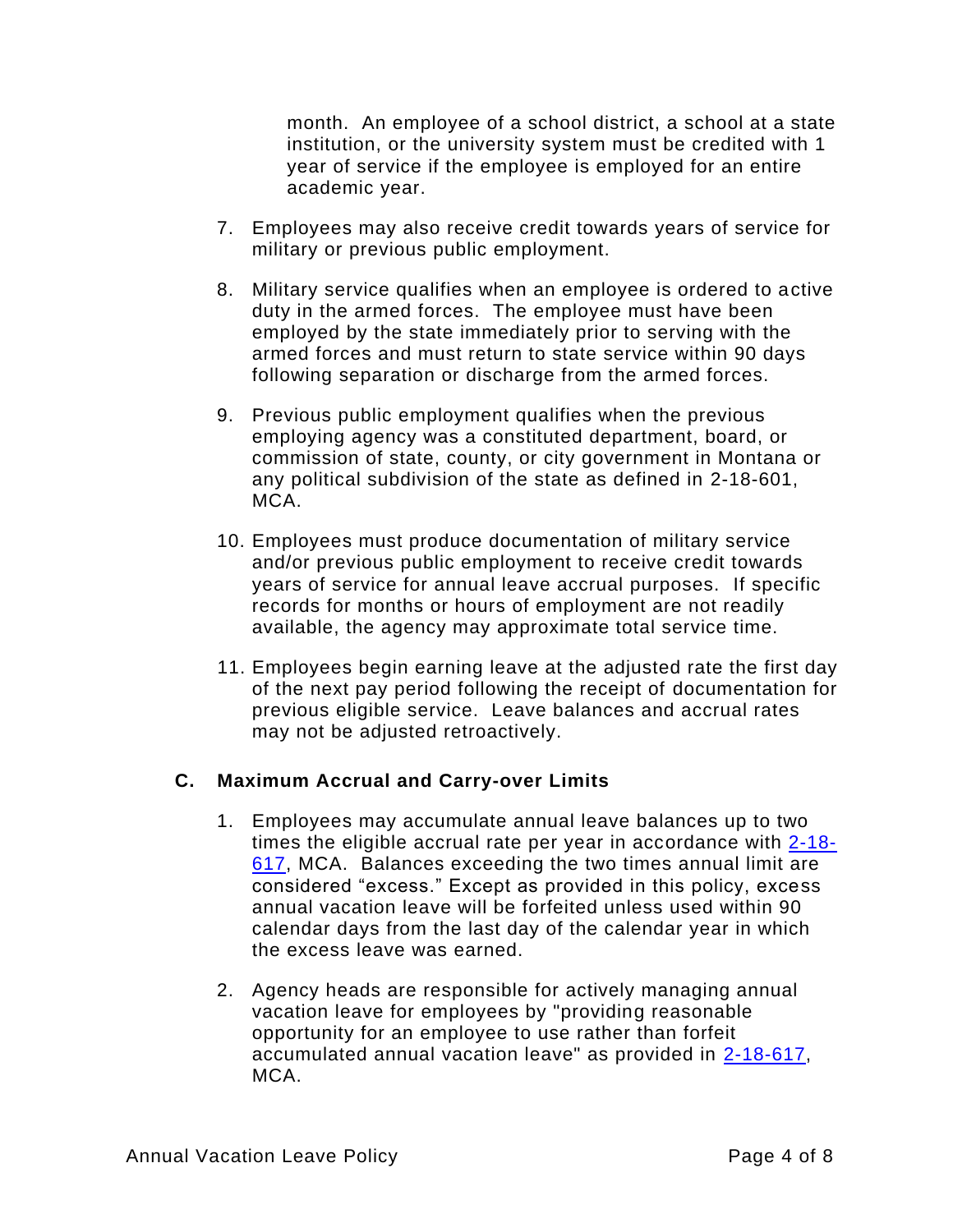- 3. To avoid forfeiture of annual leave, management is encouraged to work with employees who have excess vacation leave balances as early as possible in the 90-day grace period or at an earlier time, if the employee's leave balance is projected to exceed two times the annual vacation accrual rate.
- 4. Employees are responsible for making a reasonable written request to use excess annual leave during the 90-day grace period. Agency management may approve all, some, or none of the employee's request by written response within five working days from the receipt of the request. If the original request is not approved, management and the employee may negotiate alternate leave dates during the 90-day grace period.
- 5. If management denies all or any portion of the written request, agency management and the employee must work together to ensure that the employee may use the excess annual leave before the end of the calendar year. Any excess annual leave not used by the end of the calendar year in which the grace period was extended must be forfeited.
- 6. Agency human resource or payroll staff calculate excess annual leave based on reports provided by the Department of Administration. These reports are available after the pay period in which December 31 payroll is processed.
- 7. Effective January 1, 2011, employees in exempt positions who have annual vacation leave balances in excess of two times their annual accrual limit at the end of the calendar year must use annual leave before using any accrued exempt compensatory time. Employees in exempt positions must continue using excess annual vacation leave until the balance equals or falls below the two times annual accrual limit. This provision applies only to excess annual leave balances extended into the grace period following the end-of-year calculations.

## **D. Annual Leave Requests**

- 1. Each agency must provide reasonable opportunity for employees to use rather than forfeit accumulated annual leave.
- 2. Employees must request to take annual leave according to the procedures established by their agency. Approval or denial of leave is based on the agency's and the employee's interests. Management reserves the right to deny the request.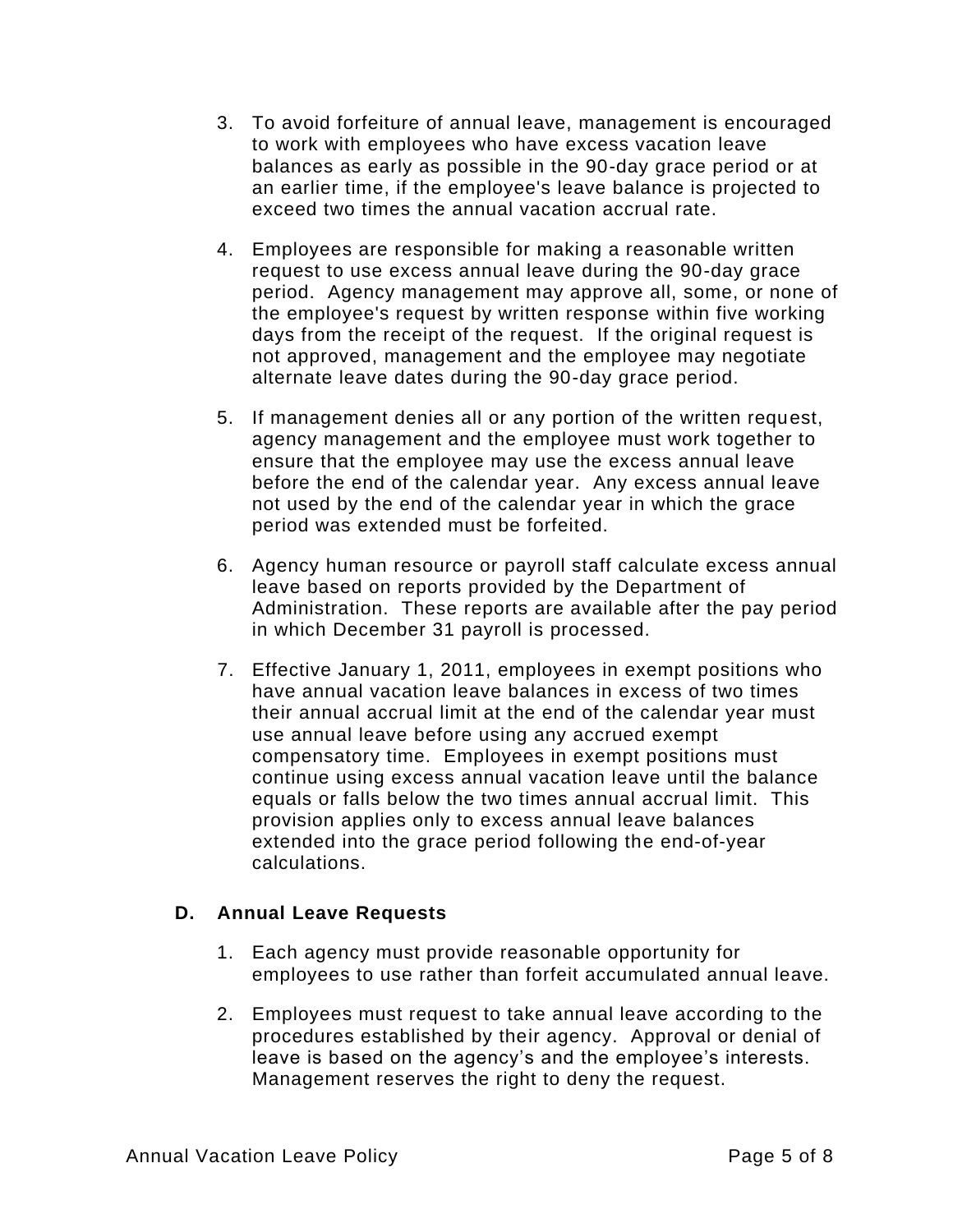- 3. Management may reduce the amount of annual leave approved in combination with time worked to maintain an employee's regular schedule in a workweek. Management may, in limited circumstances and when it is in the best interest of the agency, approve annual leave in combination with time worked resulting in more than the employee's regularly scheduled hours in a pay status for a workweek.
- 4. At no time may the total number of annual leave hours approved exceed the number of hours an employee is regularly scheduled to work in a workweek.

## **E. Holidays**

Employees who take annual vacation leave overlapping an observed state holiday will receive holiday benefits up to eight hours. Employees may request to use annual leave to cover regularly-scheduled work hours exceeding the eight-hour holiday benefit. An agency may deny this request if it would result in the accrual of compensatory time or overtime.

## **F. Illness or Injury During Leave**

- 1. Absences due to illness may not be charged against an employee's annual leave balance unless approved by the employee. If an employee becomes ill during a scheduled vacation, sick leave should be paid unless the employee requests the use of annual leave.
- 2. Injured employees may use annual leave without affecting their eligibility for temporary or total disability benefits as provided in [39-71-736,](https://leg.mt.gov/bills/mca/title_0390/chapter_0710/part_0070/section_0360/0390-0710-0070-0360.html) MCA.

## **G. Transfers**

When employees transfer employment from one agency to another or from one position to another, without a break in service, the unused annual leave accrual transfers with the employee and the receiving agency assumes the liability.

## **H. Termination of Employment**

1. Employees who terminate employment shall receive cash compensation at their regular rate for the unused annual leave balance unless: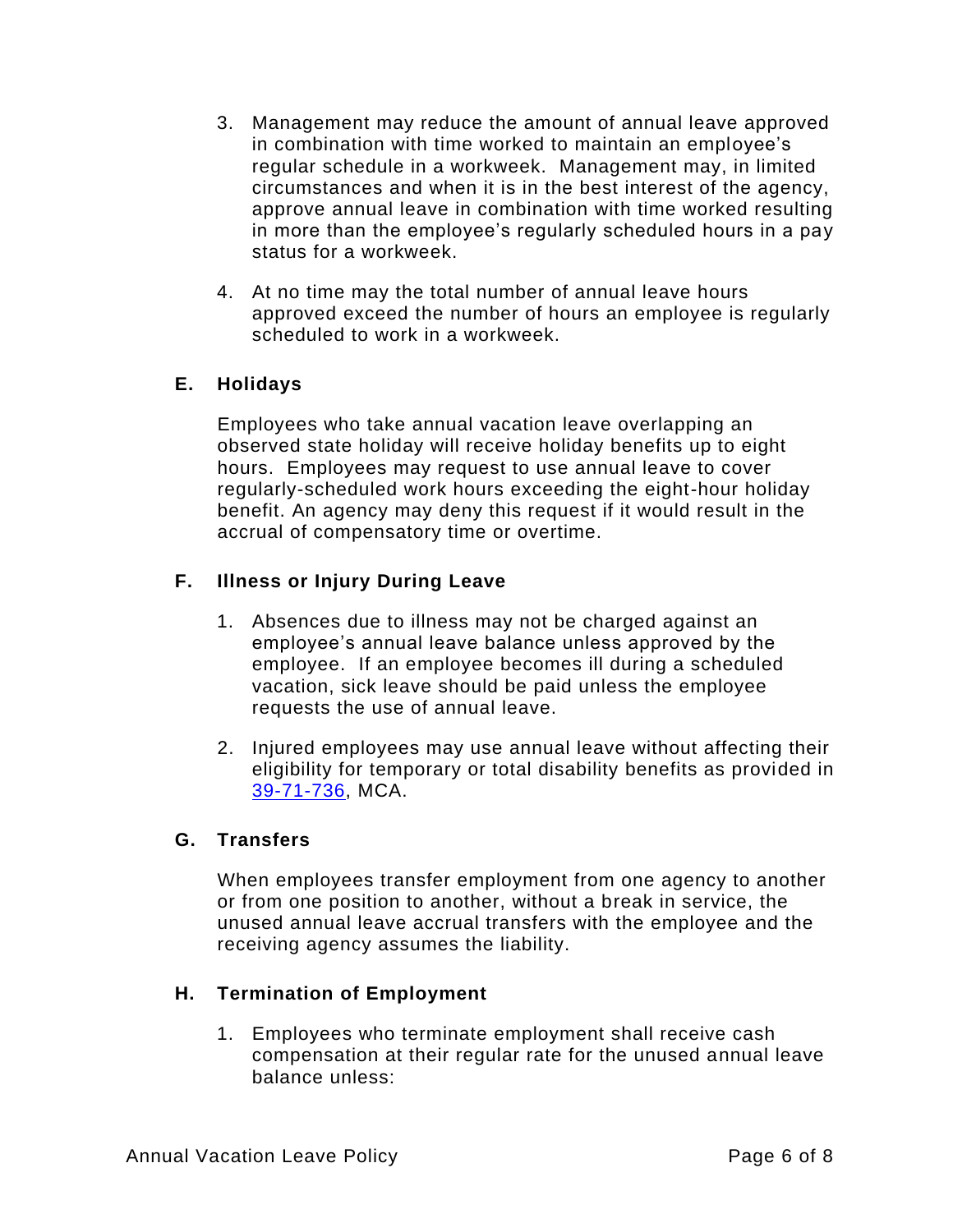- a. the employee has not met the six-month waiting period;
- b. the termination was for a reason "reflecting discredit" on the employee as provided in [2-18-617,](https://leg.mt.gov/bills/mca/title_0020/chapter_0180/part_0060/section_0170/0020-0180-0060-0170.html) MCA;
- c. the employee is a member of a VEBA plan and the agreement requires a contribution of unused annual leave at termination; or
- d. the employee voluntarily donates all or a portion of the unused leave to the Sick Leave Fund.
- 2. Employees who work for more than one agency and terminate employment with only one agency may transfer the unused annual leave balance to the remaining agency upon approval of the remaining agency. Otherwise, cash compensation is the responsibility of the terminating agency.
- 3. The same rules apply to employees who work in two or more positions in the same agency and terminate employment in only one position within the agency.

## **I. Payroll Records**

Records for employees' annual leave accrual and usage are maintained by the central payroll office in the State Human Resources Division.

## **IV. Resources:**

### **A. Montana Code Annotated:**

- 1. Accumulation of Leave Cash for Unused Transfer [2-18-](https://leg.mt.gov/bills/mca/title_0020/chapter_0180/part_0060/section_0170/0020-0180-0060-0170.html) [617,](https://leg.mt.gov/bills/mca/title_0020/chapter_0180/part_0060/section_0170/0020-0180-0060-0170.html) MCA.
- 2. Annual Vacation Leave [2-18-611,](https://leg.mt.gov/bills/mca/title_0020/chapter_0180/part_0060/section_0110/0020-0180-0060-0110.html) MCA.
- 3. Compensation from what dates paid  $-39-71-736$ , MCA
- 4. Absence because of illness not chargeable against vacation unless employee approves – [2-18-615,](https://leg.mt.gov/bills/mca/title_0020/chapter_0180/part_0060/section_0150/0020-0180-0060-0150.html) MCA

### **B. State Policy:**

Holiday Policy